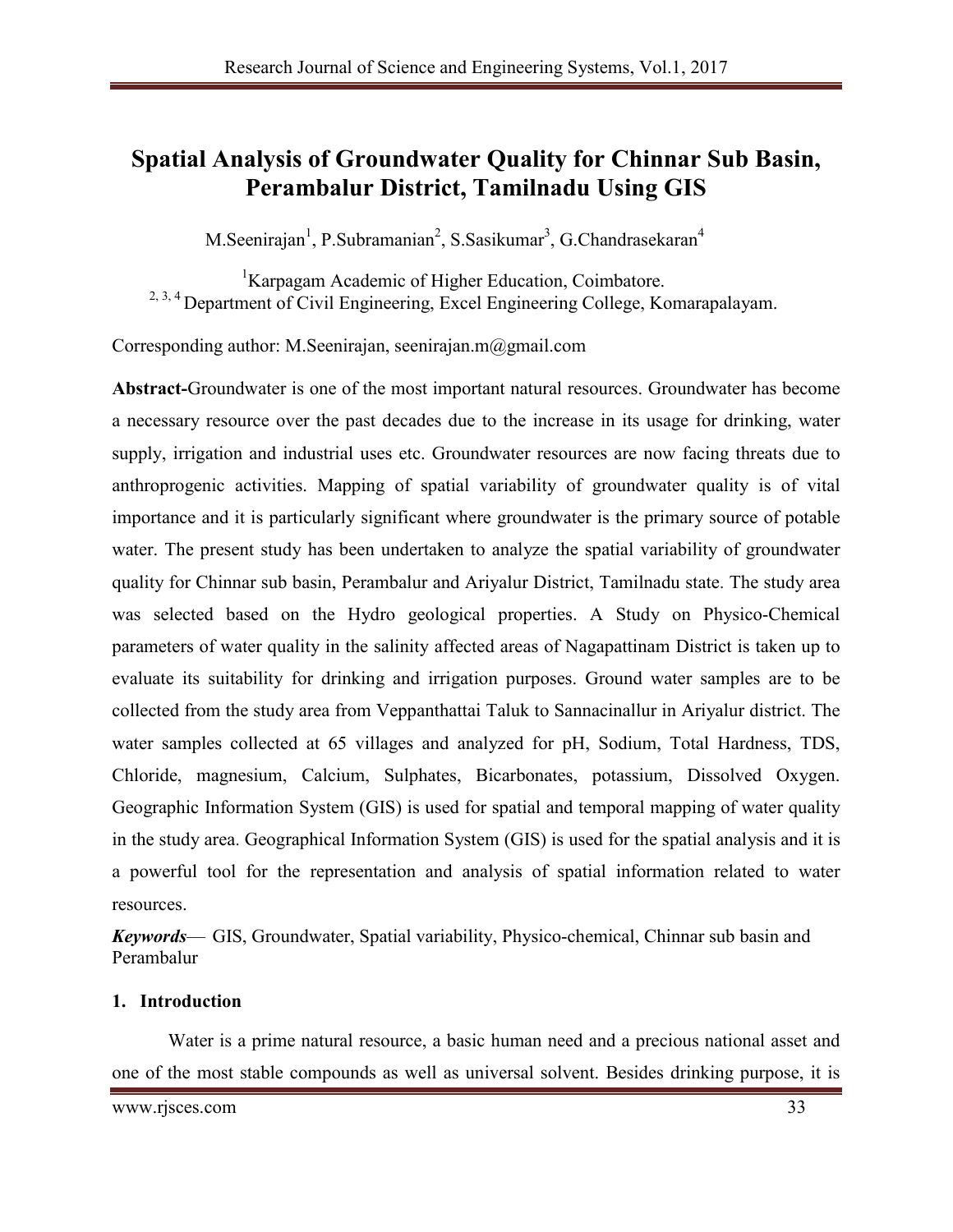required for other human activities like cooking, bathing, washing, agriculture, industry, recreation, navigation, fisheries etc. Rapid growth of population, expansion of irrigation and increasing trend of industrialization have contributed towards rising demand for groundwater in many areas (Bhattacharya et.al.,,2005). Geochemical processes in groundwater involve the interaction of rocks with water, leading to higher concentration of chemical elements in water (Tiwari, 1985). The principles governing the chemical characteristic of groundwater were well documented in many parts of the world. The main objective of this study is to evaluate the Physico-Chemical characterization of water quality in Chinnar sub basin and its variability over space using GIS spatial mapping. This study could be used to recommend suitable management strategies for sustainable development of quality of water, Irrigation fields and water resources in the study area.

#### 2. **Study Area**:

Thy study area Chinnar is a river which originates in the Nagoor Hills and runs through the districts of Trichirappalli and Perambalur in southern part of Tamilnadu state in India. The Chinnar sub-basin, have been selected for the present investigation. The study area falls in toposheets 58 M/3,58 M/4,58 I/11,58 I/12,58 I/15,58 I/16 covering an area of 1790.170Sq km (Fig. 1). Chinnar sub-basin is one of the major tributaries of Vellar River, India. The total length of the river is about 150 kilometers (93 mi). The river basin is in the southern part of Tamil Nadu State in South India, between the latitudes 11° 19'N - 11 9' N and longitude 78° 39'E - 79° 10' 30" E. The basin area starts from Veppanthatai taluk Perambalur District and ends at Sivaramapuram of Ariyalur district in Tamil Nadu State .This river contains two major tributaries which are named as Elumur Odai and Koneri Odai. The terrain lies in Pachai hills, Thuraiyur Taluk of Trichirapalli District.

#### 3. **Methodolog**y

The water samples were collected from 65 sample points and tested for physico-chemical parameters are compared with the permissible. The major parameters namely pH, Electrical Conductivity (EC), Total Dissolved Solids, Total hardness, Sulphates, Chlorides, Bicarbonates, Magnesium, Potassium and Calcium of the samples were analyzed (APHA,2005). The base map of the Perambalur and Cuddalore district is derived from the thematic map collected from Survey of India toposheets on 1:50,000 scale. The base map was Geo referenced; digitized and spatial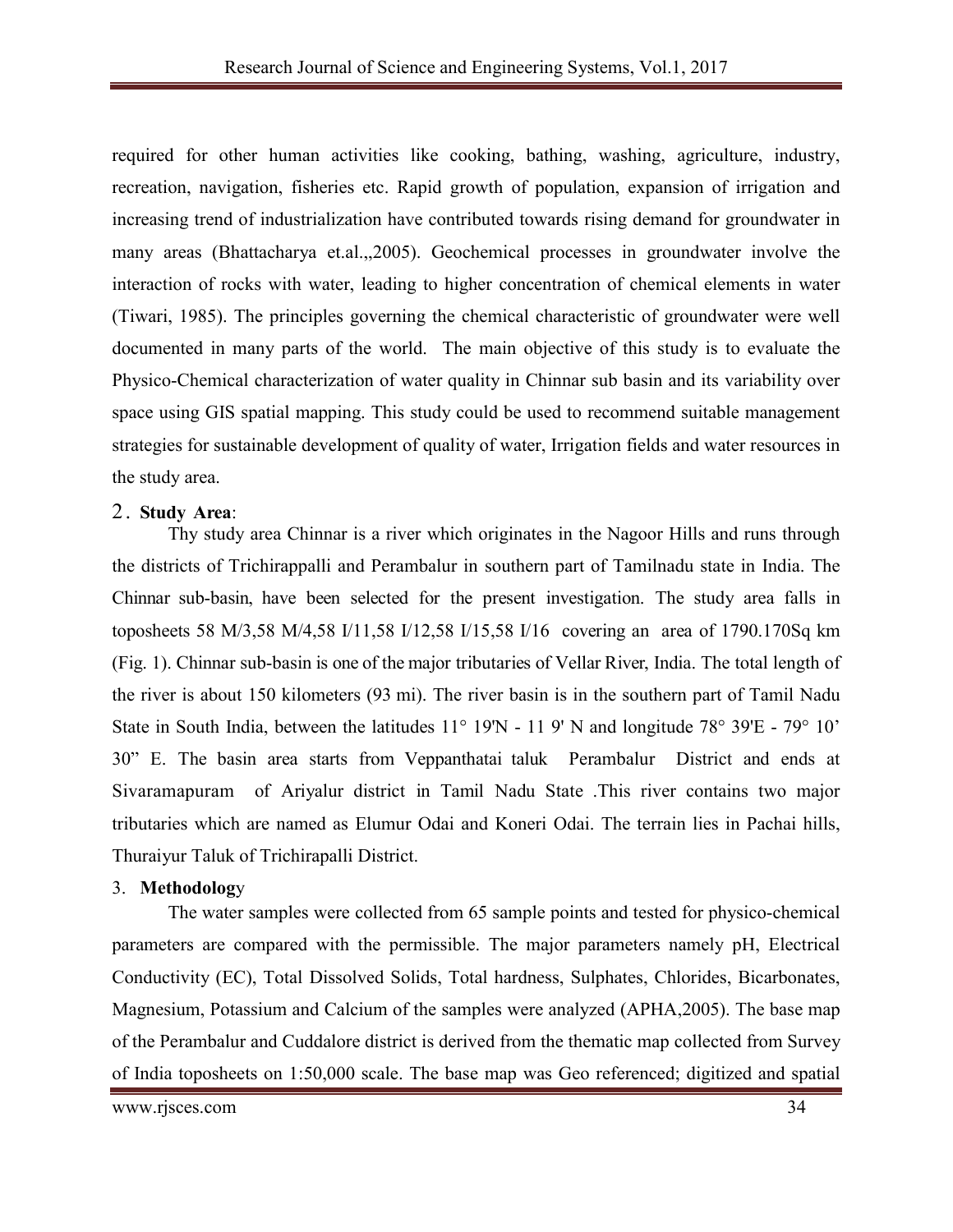analysed by using Arc Gis9.3 Spatial interpolation technique through Inverse Distance Weighted (IDW) approach has been used in the present study to delineate the distribution of water chemistry.



**Figure 1. Study Area Map**

# **4. Results and Discussion**

The ground water sample test results of the study area, samples were summarized in Table 1.

# **4.1 Parameter , pH**

pH is one of the important parameters of water and determines the acidic and alkaline nature of water. The pH value of water ranged between 6.7 to 8. The pH of the samples is within the prescribed standards for drinking water (WHO, 2003). The spatial variation map for pH was prepared and presented in



**Figure 2.pH Variation map in study area**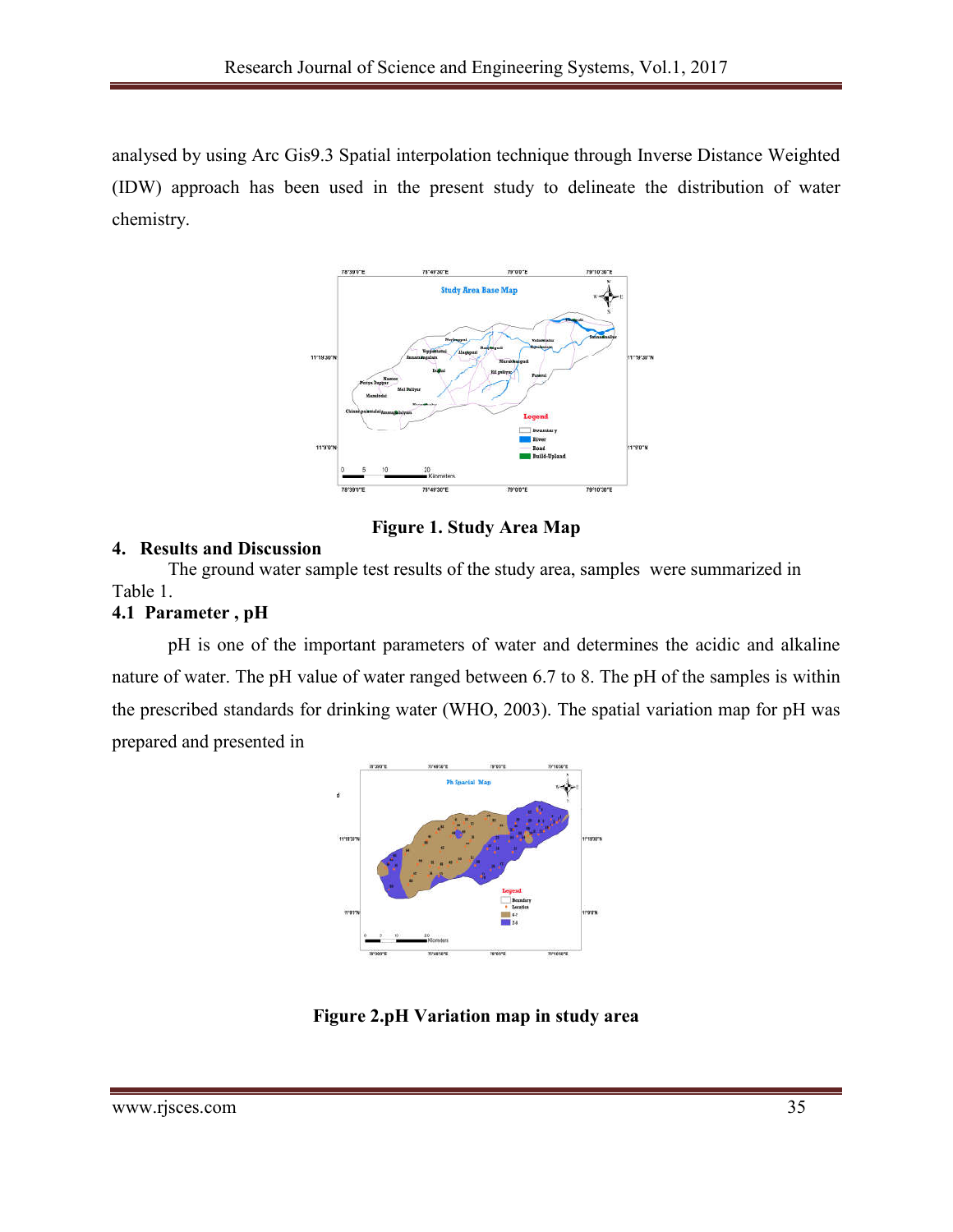# **4.2 Electrical Conductivity (EC)**

The Electrical Conductivity (EC) was classified into ranges from (284.8mhos/cm to 5150 mhos/cm). The spatial variation map for Electrical Conductivity (EC) was prepared and presented in Fig 3. From the map it has been observed that very small portion of the study area, the EC value is within 2250 mhos/cm, and the remaining area falls under the poor range (>3000 mhos/cm) and constitutes a major part of the study area.

| able.1 Physico-chemical parameters in post monsoon season January 2014 in Chinnar sub basin |                      |                |                     |                                 |                  |                  |                 |        |                  |                 |                  |                 |                 |                           |                 |
|---------------------------------------------------------------------------------------------|----------------------|----------------|---------------------|---------------------------------|------------------|------------------|-----------------|--------|------------------|-----------------|------------------|-----------------|-----------------|---------------------------|-----------------|
| AMPLE<br>Id                                                                                 | <b>LOCATION NAME</b> | PH             | <b>TDS</b><br>(ppm) | $\overline{EC}$<br>$(\mu s/cm)$ | HCO <sub>3</sub> | Ca               | Mg              | Cl     | Na               | K               | SO <sub>4</sub>  | PO <sub>4</sub> | NO <sub>3</sub> | $\boldsymbol{\mathrm{F}}$ | $H_2SiO_4$      |
| $\mathbf{1}$                                                                                | Sannasinallur        | 8              | 1880                | 3640                            | 1122.4           | 123              | 96              | 709    | 352              | 77              | 4.6              | 0.1             | 0.06            | 0.0039                    | 10              |
| $\overline{2}$                                                                              | Sivaramapudur        | $\overline{8}$ | 680                 | 1264                            | $\overline{671}$ | 68               | $\overline{54}$ | 265.9  | 164              | $\overline{11}$ | 1.4              | 0.045           | 0.011           | 0.207                     | $\overline{9}$  |
| $\mathfrak{Z}$                                                                              | Anganoor             | $7.8\,$        | 906                 | 1633                            | 732              | $75\,$           | 62              | 265.9  | 140              | $\overline{55}$ | 3.2              | 0.03            | 0.097           | $\mathbf{0}$              | $10\,$          |
| $\overline{4}$                                                                              | Velvimangalam        | 7.6            | 1320                | 2445                            | 683.2            | 44               | 96              | 549.5  | 257              | 11              | 3.6              | 0.035           | 0.048           | 0.14                      | 16              |
| $\overline{5}$                                                                              | P.K.nallur           | 7.6            | 1950                | 3680                            | 1244.4           | 156              | 89              | 691.3  | 402              | $\overline{21}$ | $\overline{3.4}$ | 0.1             | 0.035           | 1.75                      | 10              |
| $6\overline{6}$                                                                             | Vathishtapuram       | 7.9            | $\overline{950}$    | 1704                            | 878.4            | 130              | 61              | 336.8  | 206              | $\overline{13}$ | $\overline{1.9}$ | 0.035           | 0.033           | 0.618                     | $\overline{6}$  |
| $\overline{7}$                                                                              | Agaramsigur          | 7.3            | 2470                | 5150                            | 1330             | $\overline{210}$ | $\overline{65}$ | 1116.7 | 687              | $\overline{31}$ | 4.6              | 0.055           | 0.17            | 0.364                     | 12              |
| $\overline{8}$                                                                              | Vayalur              | 7.7            | 2270                | 4530                            | 1122.4           | 216              | 62.4            | 797.63 | 421              | 24              | 5.4              | 0.04            | 0.25            | 1.07                      | 13              |
| $\overline{9}$                                                                              | Kilaperambalur       | 7.8            | 673                 | 1182                            | 646.6            | 136              | 4.8             | 230.43 | 194              | $\overline{56}$ | 2.6              | 0.015           | 0.013           | 0.328                     | 5               |
| $10\,$                                                                                      | Veeramanalur         | 7.8            | 1080                | 2070                            | 780.8            | 125              | 50.4            | 425.4  | 212              | 12              | 2.6              | 0.035           | 0.01            | 0.896                     | $\overline{10}$ |
| $\overline{11}$                                                                             | Vayalappadi          | 7.4            | 1140                | 2100                            | 866.2            | 64               | 26.4            | 390    | 166              | 23              | $\overline{3}$   | 0.045           | 0.058           | 1.69                      | 14              |
| 12                                                                                          | Govintharajapattinam | 7.4            | 740                 | 1364                            | 768.6            | 135              | 21.6            | 212.7  | 152              | 15              | $\overline{2}$   | 0.055           | 0.064           | 0.391                     | 13              |
| $\overline{13}$                                                                             | Olaipadi             | 7.2            | 1210                | 2299                            | 988.2            | 131              | 38.4            | 319.05 | 175              | 67              | $\overline{c}$   | 0.17            | 0.18            | $\boldsymbol{0}$          | $\overline{16}$ |
| $\overline{14}$                                                                             | Veppur               | 7.5            | 1130                | 2157                            | 841.8            | 188              | 50.4            | 425.4  | 174              | 45              | $\overline{2}$   | 0.055           | 0.2             | 0.759                     | 15              |
| 15                                                                                          | Paravai              | 7.6            | 1030                | 1957                            | 915              | 148              | 19.2            | 265.9  | 224              | 77              | 2.6              | 0.05            | 0.102           | 1.1                       | 13              |
| 16                                                                                          | Elumur               | 7.8            | 785                 | 1440                            | $\overline{915}$ | $\overline{132}$ | 4.8             | 88.63  | 153              | 87              | 1.4              | 0.08            | 0.035           | 0.59                      | $\overline{16}$ |
| 17                                                                                          | Asoor                | 7.8            | 1070                | 2021                            | 817.4            | 180              | 24              | 354.5  | 219              | 109             | 2.6              | 0.05            | 0.098           | 0.569                     | 13              |
| $18\,$                                                                                      | Chittali             | 7.6            | 815                 | 1474                            | 719.8            | 152              | 21.6            | 248.15 | 196              | $\overline{21}$ | 1.9              | 0.04            | 0.06            | 2.33                      | $\overline{12}$ |
| $\overline{19}$                                                                             | Perali               | 7.5            | 1000                | 1974                            | 707.6            | 108              | 56.4            | 372.22 | 158              | 42              | 0.6              | 0.035           | 0.1             | 0.928                     | $\overline{15}$ |
| $\overline{20}$                                                                             | Arumadal             | 7.7            | 890                 | 1723                            | 866.2            | 131              | 46              | 265.9  | 153              | 38              | $\mathbf{1}$     | 0.045           | 0.065           | 0.738                     | 12              |
| $\overline{21}$                                                                             | Sirukudal            | 7.8            | $\overline{578}$    | 1056                            | 683.2            | 156              | 31.2            | 177.25 | $\overline{113}$ | $\overline{41}$ | 1.2              | 0.05            | 0.101           | 1.07                      | 13              |
| $\overline{22}$                                                                             | Kilapuliyur          | 7.6            | 760                 | 1444                            | 756.4            | 124              | $\overline{52}$ | 265.9  | 139              | $\overline{22}$ | $\overline{1.2}$ | 0.045           | 0.19            | 0.618                     | 20              |
| 23                                                                                          | Murkkankudi          | 7.6            | 890                 | 1654                            | 866.2            | 44               | 192             | 301.32 | 164              | 73              | 5                | 0.115           | 0.14            | 0.207                     | 15              |
| 24                                                                                          | Vaidyanatapuram      | 7.6            | 750                 | 1415                            | 719.8            | 76               | 21.6            | 265.9  | 256              | 62              | 0.4              | 0.07            | 0.2             | 0.728                     | 17              |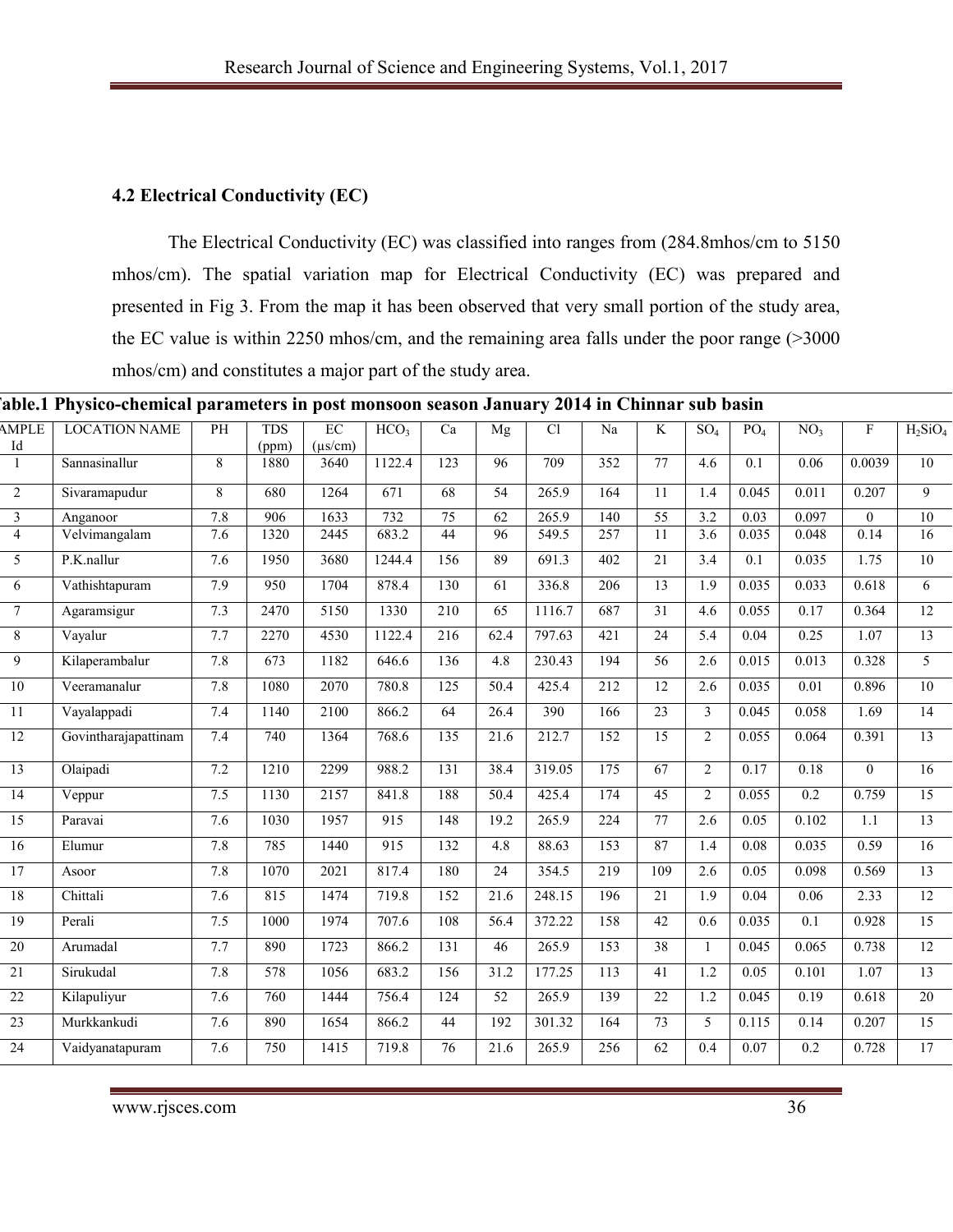| $\overline{25}$ | Nannai           | 7.5             | 616  | 1114 | 756.4  | 68               | 16.8            | 159.52 | 211              | 22               | 0.4              | 0.06              | 0.004             | 0.373          | 14              |
|-----------------|------------------|-----------------|------|------|--------|------------------|-----------------|--------|------------------|------------------|------------------|-------------------|-------------------|----------------|-----------------|
| $\overline{26}$ | Kilumattur       | 7.3             | 200  | 3920 | 1147   | 88               | $\overline{92}$ | 673.55 | 356              | $\overline{162}$ | $\overline{3}$   | 0.06              | 0.21              | 0.382          | 10              |
| $\overline{27}$ | Attiyur          | 7.7             | 790  | 1360 | 841.8  | 40               | 16.8            | 212.7  | 265              | 56               | 1.8              | 0.06              | 0.027             | 0.4            | 13              |
| $28\,$          | Kudikkadu        | 7.6             | 780  | 1328 | 939.4  | 24               | 16.8            | 212.7  | 316              | 44               | 1.8              | 0.06              | 0.019             | 0.906          | $\overline{12}$ |
| 29              | Vaddakkulur      | 7.7             | 500  | 745  | 622.2  | 51               | 4.8             | 106.35 | 176              | 21               | 1.6              | 0.065             | 0.04              | 0.474          | 8               |
| $\overline{30}$ | V.Agaram         | 7.6             | 590  | 1007 | 744.2  | 64               | $\overline{21}$ | 124.07 | 191              | $\overline{12}$  | 1.2              | 0.055             | 0.014             | 0.811          | $\overline{7}$  |
| $\overline{31}$ | kiliyur          | 7.3             | 470  | 820  | 634.4  | 87               | $\overline{31}$ | 106.35 | 102              | $\overline{17}$  | 1.2              | 0.07              | 0.01              | 0.464          | $\overline{12}$ |
| $\overline{32}$ | Nallur           | 7.1             | 685  | 1322 | 732    | 88               | 28.8            | 212.7  | 207              | 14               | $\mathbf{1}$     | 0.07              | 0.1               | 0.588          | 13              |
| $\overline{33}$ | Eraiyur sugars   | 6.8             | 1255 | 2413 | 597.8  | 148              | 62              | 531.75 | 165              | $\overline{21}$  | $\overline{3.4}$ | 0.065             | 0.07              | 0.418          | 12              |
| 34              | Chinnaru         | 6.9             | 690  | 1232 | 829.6  | 68               | $\overline{24}$ | 177.25 | 215              | 22               | 1.2              | 0.095             | $\overline{0.01}$ | 0.769          | 14              |
| 35              | Ranjankudikottai | 6.9             | 1810 | 1613 | 634.4  | 112              | 45.6            | 301.32 | 200              | 32               | 1.8              | 0.075             | 0.22              | 0.759          | 14              |
| 36              | Valikandapuram   | 6.7             | 2980 | 2638 | 1134.6 | 145              | 65              | 460.85 | 276              | $\overline{57}$  | $\overline{c}$   | 0.175             | 0.25              | 0.181          | $\overline{13}$ |
| 37              | Mettupalayam     | 7.1             | 670  | 1248 | 671    | $\overline{91}$  | 31.2            | 195    | 142              | 21               | 1.6              | 0.07              | 0.104             | 0.157          | $\overline{13}$ |
| 38              | Sathanvadi       | 6.7             | 1278 | 2455 | 780.8  | 192              | $\overline{36}$ | 425.4  | 203              | 44               | $\overline{2}$   | $\overline{0.07}$ | 0.17              | 0.885          | 15              |
| $\overline{39}$ | Siruvayalur      | 7.3             | 862  | 1539 | 1330   | 116              | 48              | 159.52 | 267              | 12               | 1.6              | 0.085             | 0.016             | 1.72           | $\overline{12}$ |
| $40\,$          | Alagapuri        | 7.4             | 732  | 1326 | 671    | 86               | 21              | 212.7  | 220              | 52               | 3.6              | 0.015             | 0.027             | 0.608          | $\overline{13}$ |
| 41              | Neykuppai        | 6.9             | 1155 | 2232 | 744.2  | $\overline{125}$ | 52.8            | 443.12 | 197              | $\overline{41}$  | 2.6              | 0.03              | 0.11              | 0.618          | $\overline{9}$  |
| 42              | Tontapadi        | $\tau$          | 1327 | 2578 | 1024.8 | 148              | 57.6            | 460.85 | 276              | 18               | 3                | 0.035             | 0.13              | 1.02           | 14              |
| 43              | Veppanthattai    | 7.1             | 1177 | 2204 | 854    | 89               | 65              | 514.02 | 412              | 51               | 1.8              | 0.02              | 0.09              | 0.588          | 8               |
| 44              | Anukoor          | 7.2             | 900  | 1667 | 951.6  | 121              | 24              | 248.15 | 243              | 15               | 1.8              | 0.04              | 0.052             | 2.7            | $\overline{14}$ |
| $\overline{45}$ | Annamangalam     | 7.2             | 1050 | 2112 | 683.2  | 92               | 48              | 567.2  | 279              | $\overline{59}$  | 1.8              | 0.03              | 0.08              | 0.707          | 13              |
| 46              | Arasalur         | 7.1             | 820  | 1539 | 902.8  | 160              | $\overline{53}$ | 319.05 | 174              | 11               | 1.6              | 0.12              | 0.04              | 0.521          | 12              |
| 47              | Esanai           | $7\overline{ }$ | 711  | 1351 | 610    | 102              | 41              | 265.9  | $\overline{126}$ | 13               | 1.8              | 0.025             | 0.2               | 0.991          | 10              |
| 48              | Alampadi         | $\tau$          | 1240 | 2485 | 927.2  | 89               | 68              | 567.2  | $\overline{315}$ | 66               | 1.6              | 0.025             | 0.075             | 1.37           | 12              |
| 49              | Koneripalaiyam   | $\tau$          | 1200 | 2316 | 1110.2 | 94               | 78              | 496.3  | 327              | 44               | 1.6              | 0.045             | 0.07              | 1.51           | $\overline{15}$ |
| $\overline{50}$ | Elampalur        | 7.2             | 280  | 471  | 353.8  | 32               | 16.8            | 141.8  | 189              | $\overline{26}$  | 1.2              | 0.02              | 0.019             | 0.409          | $\overline{13}$ |
| $\overline{51}$ | Sengunam         | 7.1             | 440  | 819  | 658.8  | 66               | 19.2            | 212.7  | 172              | 61               | 1.2              | 0.02              | 0.022             | 0.195          | 12              |
| 52              | Vallapuram       | $\tau$          | 765  | 1452 | 658.8  | 109              | $44\,$          | 354.5  | 213              | 28               | 1.4              | 0.03              | 0.156             | 0.364          | 10              |
| 53              | Senjeri          | 7.4             | 1360 | 2267 | 353.8  | 64               | 19.2            | 177.25 | 177              | 44               | 1.8              | 0.025             | 0.027             | 0.117          | $\overline{4}$  |
| $\overline{54}$ | Kurumbalur       | 7.2             | 1440 | 2851 | 805.2  | 156              | 67              | 638.1  | 269              | $\overline{31}$  | 2.6              | 0.085             | 0.25              | 0.738          | 10              |
| $\overline{55}$ | Thiruppeyar      | 7.2             | 820  | 1460 | 719.8  | 60               | 45.6            | 319.05 | 333              | $26\,$           | 1.6              | 0.045             | 0.023             | 0.54           | 10              |
| 56              | Melapuliyur      | $\tau$          | 1420 | 2840 | 927.2  | 151              | $88\,$          | 602.65 | 278              | 51               | 1.8              | 0.055             | 0.082             | 0.769          | 10              |
| $\overline{57}$ | Ladapuram        | $7\overline{ }$ | 1050 | 1927 | 1147   | $\overline{142}$ | 41              | 407.7  | 312              | 69               | -1               | 0.035             | 0.011             | 2.5            | 10              |
| 58              | Ammapalayam      | 7.1             | 1490 | 2950 | 1012.6 | 77               | 84              | 691.3  | 481              | 38               | $\overline{3.2}$ | 0.03              | 0.025             | 0.928          | 12              |
| $\overline{59}$ | Kalarampatti     | 7.2             | 1040 | 1959 | 707.6  | 104              | 16.8            | 354.5  | 247              | $\overline{43}$  | 1.8              | 0.115             | 0.201             | 0.083          | $\overline{15}$ |
| 60              | Chinnapalamalai  | 7.8             | 180  | 331  | 341.6  | 28               | 4.8             | 88.63  | 111              | 14               | 1.2              | 0.025             | 0.024             | $\overline{0}$ | 10              |
| 61              | Periyapalamalai  | 7.5             | 365  | 674  | 634.4  | 77               | 41              | 124.07 | $\overline{95}$  | 12               | $0.8\,$          | 0.14              | 0.017             | 0.241          | 13              |
|                 |                  |                 |      |      |        |                  |                 |        |                  |                  |                  |                   |                   |                |                 |

www.rjsces.com 37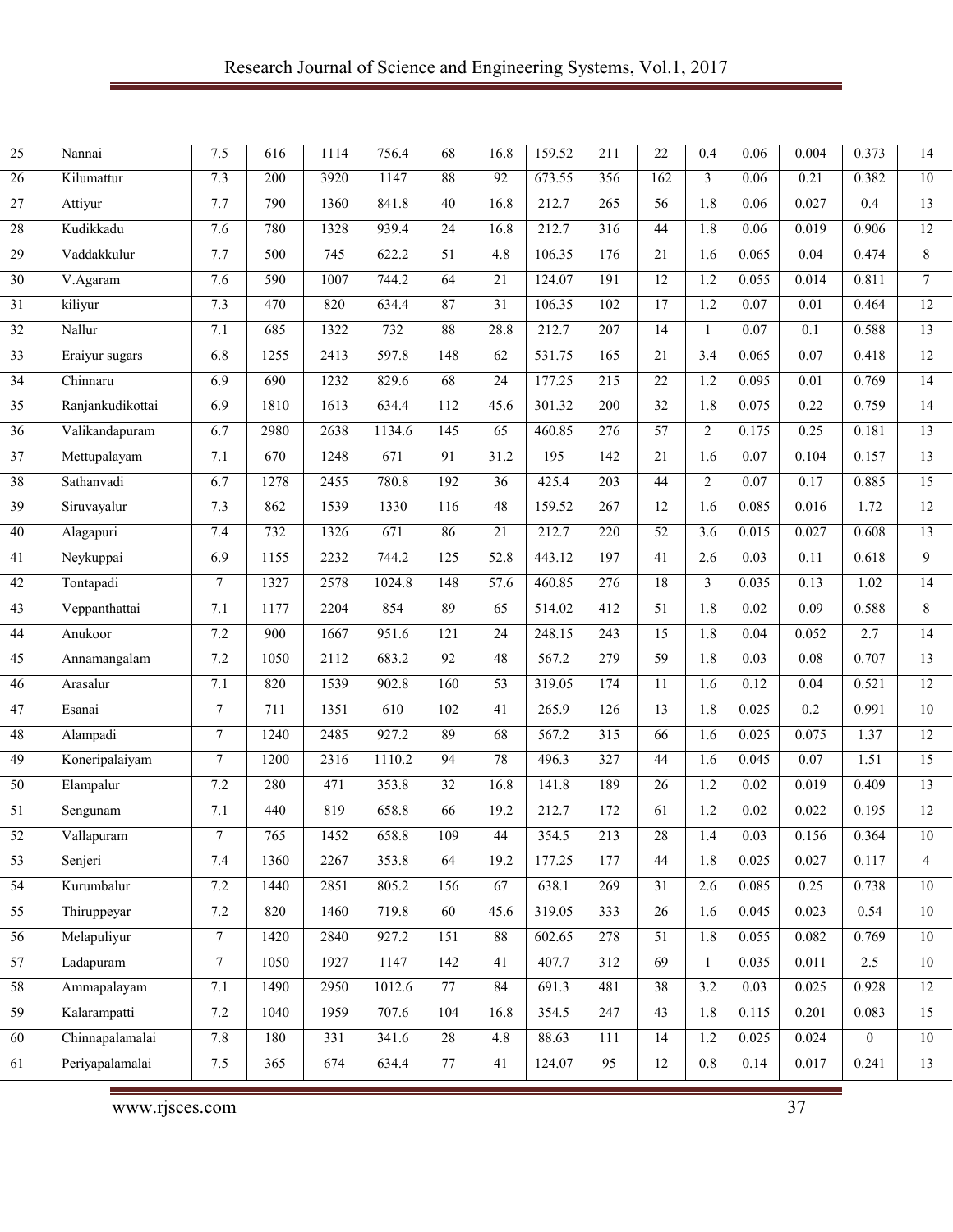| 62 | Manalodai      | $\cdot$ .6 | 280    | 506     | 378.2  | 42     | ി<br>. 4 | 106.35 | 103    | 18    | $\cdot$ .2 | 0.005 | 0.038 | 0.352 | 15   |
|----|----------------|------------|--------|---------|--------|--------|----------|--------|--------|-------|------------|-------|-------|-------|------|
| 63 | Tonur          | 77         | 137    | 284.8   | 256.2  | 32     | 13.9     | 70.9   | 72     | 27    |            | 0.01  | 0.026 |       |      |
| 64 | Chinnailluppur | 7.2        | 340    | 643     | 329.4  | 28     | 21.6     | 141.8  | 102    | 19    | 0.6        | 0.01  | 0.008 |       | 4    |
| 65 | Nagoor         | 7.6        | 160    | 306     | 317.2  | 20     | 9.6      | 88.63  | 112    | 21    | 0.6        | 0.005 | 0.015 | 0.115 | 15   |
|    | Min            | 6.7        | 137    | 284.8   | 256.2  | 20     | 4.8      | 70.9   | 72     |       | 0.4        | 0.005 | 0.004 | 0     | 4    |
|    | Max            | 8          | 2980   | 5150    | 1330   | 216    | 192      | 116.7  | 687    | 162   | 5.4        | 175   | 0.25  | 2.7   | 20   |
|    | Ave            | 7.38       | 969.57 | 1810.47 | 786.44 | 103.51 | 43.68    | 338.69 | 224.68 | 38.28 | 2.00       | 0.05  | 0.08  | 0.68  | 1.95 |

#### **4.3 Total Dissolved Solids (TDS)**

The mineral constituents dissolved in water constitute dissolved solids. The total concentration of dissolved minerals in water is a general indication of the overall suitability of water for many types of uses (Sahu, 2000). The Total Dissolved Solids (TDS) was classified into ranges (137 mg/l to2980 mg/l). The spatial variation map for TDS was prepared based on these ranges and presented in Fig 4. From the spatial variation map it was observed that part of the study area, the TDS value is in the poor range  $(>1000 \text{ mg/l})$ . In the study area, the TDS value is in the medium range (500-1000 mg/l) and smaller portion of the study area has TDS under the good range (0-500 mg/l). Water contains less than 500 mg/L of dissolved solids; it is generally satisfactory for domestic use and for many industrial purposes. If the Water with more than 1000mg/L of dissolved solids usually gives a disagreeable taste or makes the water unsuitable in other respects.

#### **4.4 Sulphates**

Sulphates occur in natural waters at concentration up 50 mg/l and concentration of 1000 mg/l can be found in the water having contact with certain geological formations such as pyrite, lignite and coal ( Sinha, 1994). Sulphates was classified into ranges (0.4 mg/l to5.4 mg/l) based on these ranges the spatial variation map for Sulphates has been obtained and presented in Fig 5. From the spatial variation map, it was observed that part of the study area, the Sulphates value is in the good range (0-200 mg/l).

#### **4.5 Calcium**

Calcium occurs in the water mainly due to the presence of limestone, gypsum and dolomite minerals (Kudesia, 1996). Calcium was classified into ranges (20-216 mg/l) and based on these ranges the spatial variation map for Calcium has been obtained and presented in fig. 6.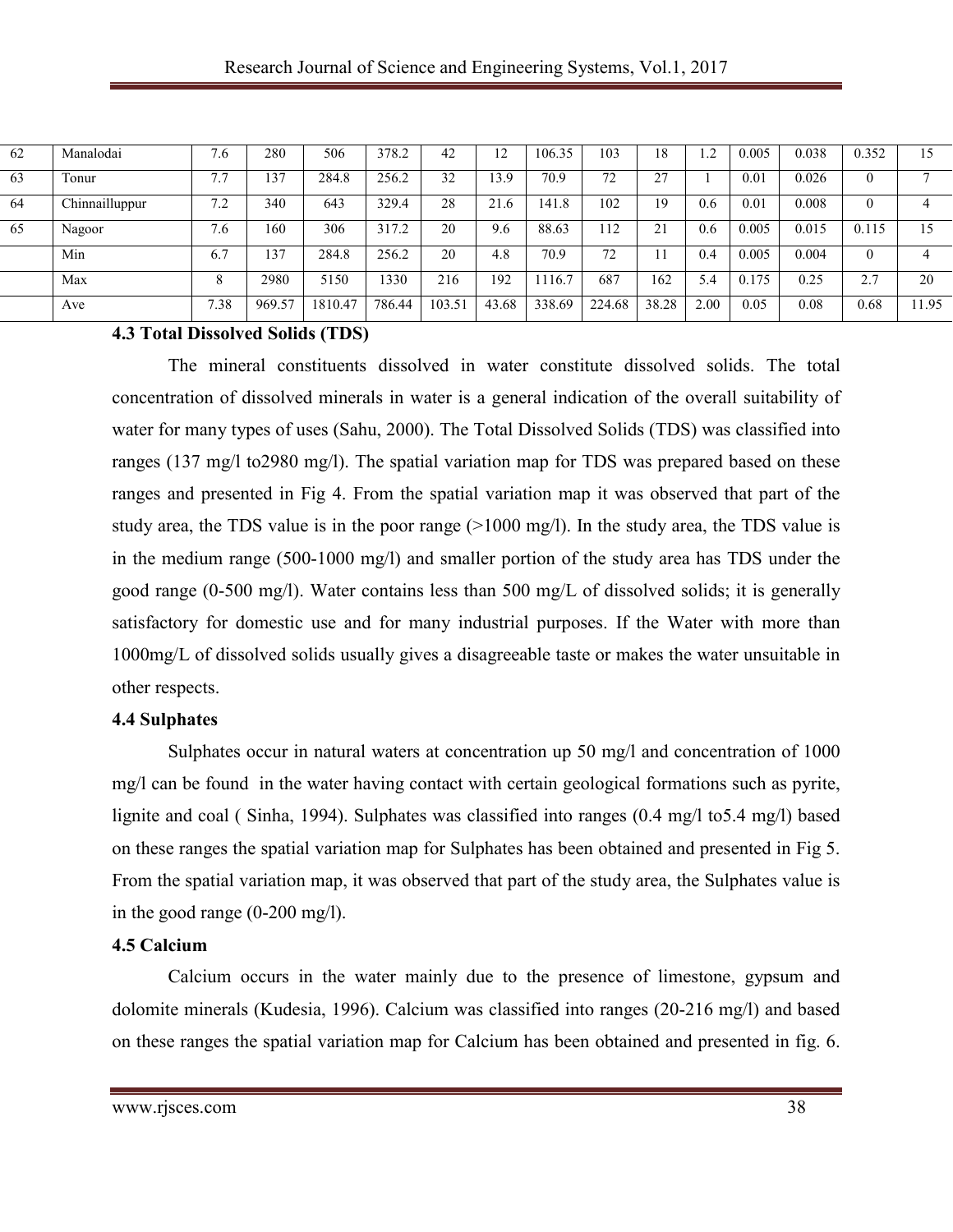From the figure it is evident that major part of the district has a moderate range (75-200 mg/l) of Calcium.

# **4.6 Chloride**

The presence of Chlorides in water indicates saltiness. Chloride in excess of 100mg/l imparts a salty taste (Ikhane Philips et.al. 2010). Concentrations greatly in excess of 100mg/l may cause physiological damage. It is a general fact that the presence of salts in water is related to temperature. The concentration of Chlorides in Tharangabadi Taluk depicted a range from 70.9mg/l to 1116 mg/l.





**Figure 5. Sulphate Variation map in study area Figure 6. Ca Variation map in study area**



**Figure 3. Ec Variation map in study area Figure 4. TDS Variation map in study area**

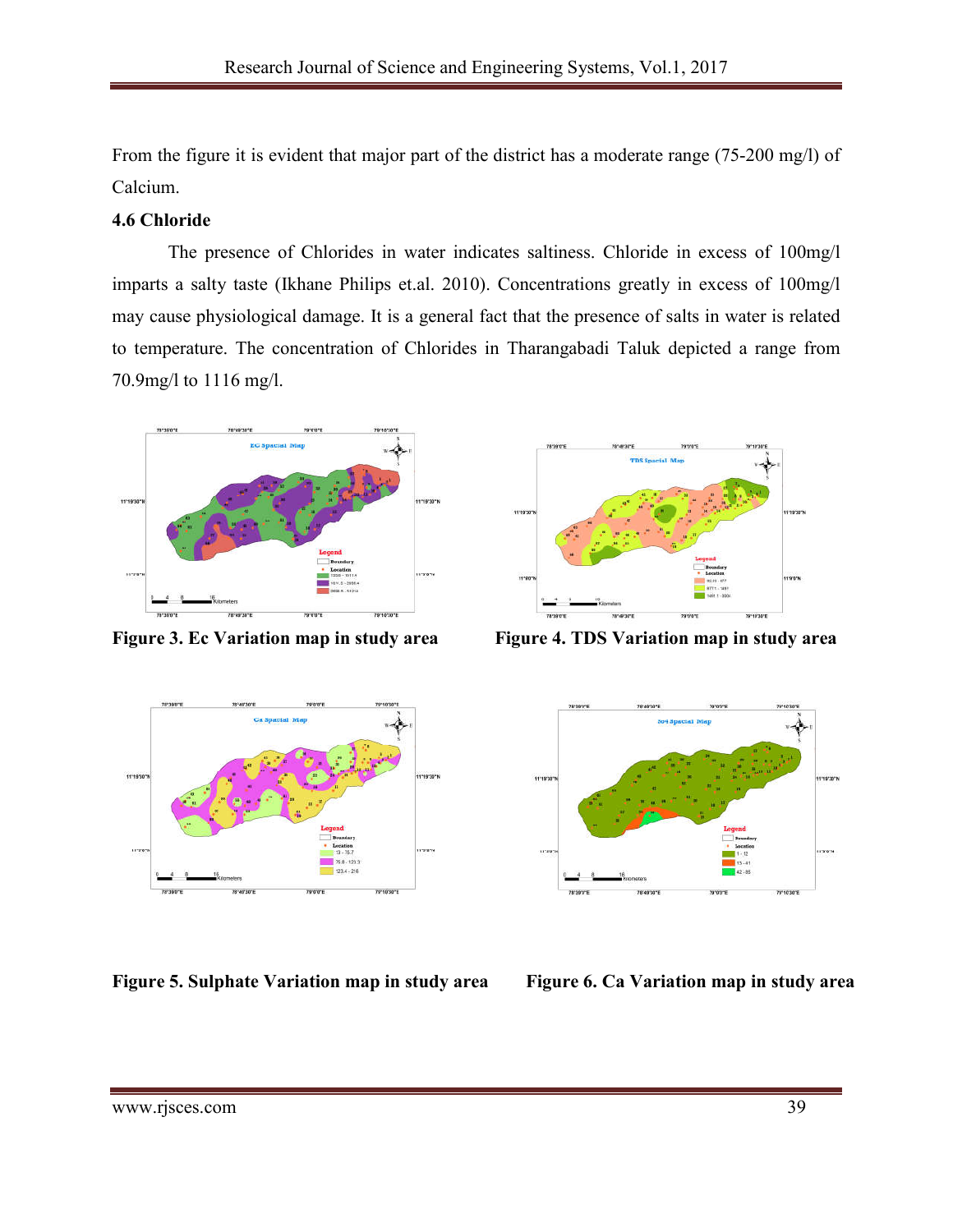





Higher concentrations were once again observed in the city, region reducing in their values towards outer margins and based on these ranges the spatial variation map for Chloride has been obtained and presented in fig 7.

#### **4.7 Potassium**

Potassium levels in groundwater ranged from 11mg/L to 162 mg/l. Out of 65 groundwater samples analyzed, the concentration levels in many areas exceeded the desirable limit and based on these ranges the spatial variation map for potassium has been obtained and presented in fig 8.

# **4.8 Magnesium**

Magnesium levels in groundwater ranged from 4.8 mg/L to 192 mg/l. The present study area there are 65 groundwater samples were analyzed and based on these ranges the spatial variation map for magnesium has been obtained and presented in fig 9.

# **4.9 Sodium**

In the study area, sodium content in the water samples ranged from 72 mg/l to 687 mg/l respectively. The spatial distribution of sodium in the study area shown in fig.10.

# **4.10 Bicarbonates**

In the study area, bicarbonate content in the water samples ranged from 146 mg/l to 1085 mg/l respectively. The spatial distribution of bicarbonates in the study area shown in fig. 11.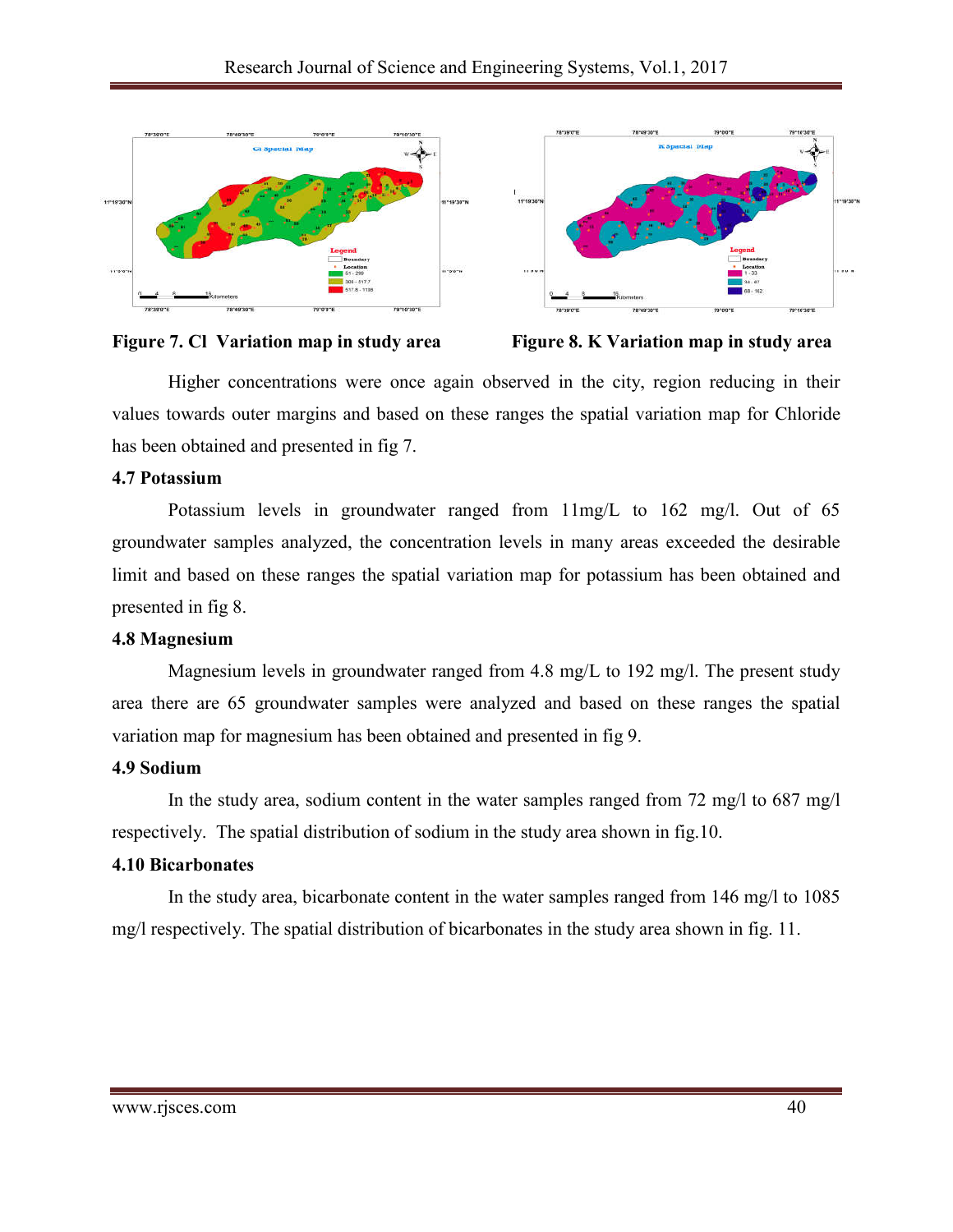







**Figure 11. HCO3 Variation map in study area**

# **5. Conclusions**

Water is an indispensable natural resource on earth. Groundwater is the major source of drinking water in both urban and rural areas. Increasing population and its necessities have lead to the deterioration of surface and subsurface water. Groundwater quality depends on the quality of re-charged water, atmospheric precipitation and inland surface water. The groundwater quality is equally important as that of quantity. Assessing and monitoring the quality of groundwater is therefore, important to ensure sustainable safe use of these resources for the various purposes. The present study has been undertaken to analyze the spatial variation of major groundwater quality parameters such as pH, Electrical Conductivity (EC), Total Dissolved Solids, Sodium, Sulphates, Chloride, Potassium, Magnesium and Calcium using GIS approach. GIS can provide an appropriate platform for convergent analysis of large volume of multi-disciplinary data and decision making for groundwater based studies can be done effectively. The groundwater quality in Chinnar sub basin, Perambalur district, Tamil Nadu was selected for the present study.